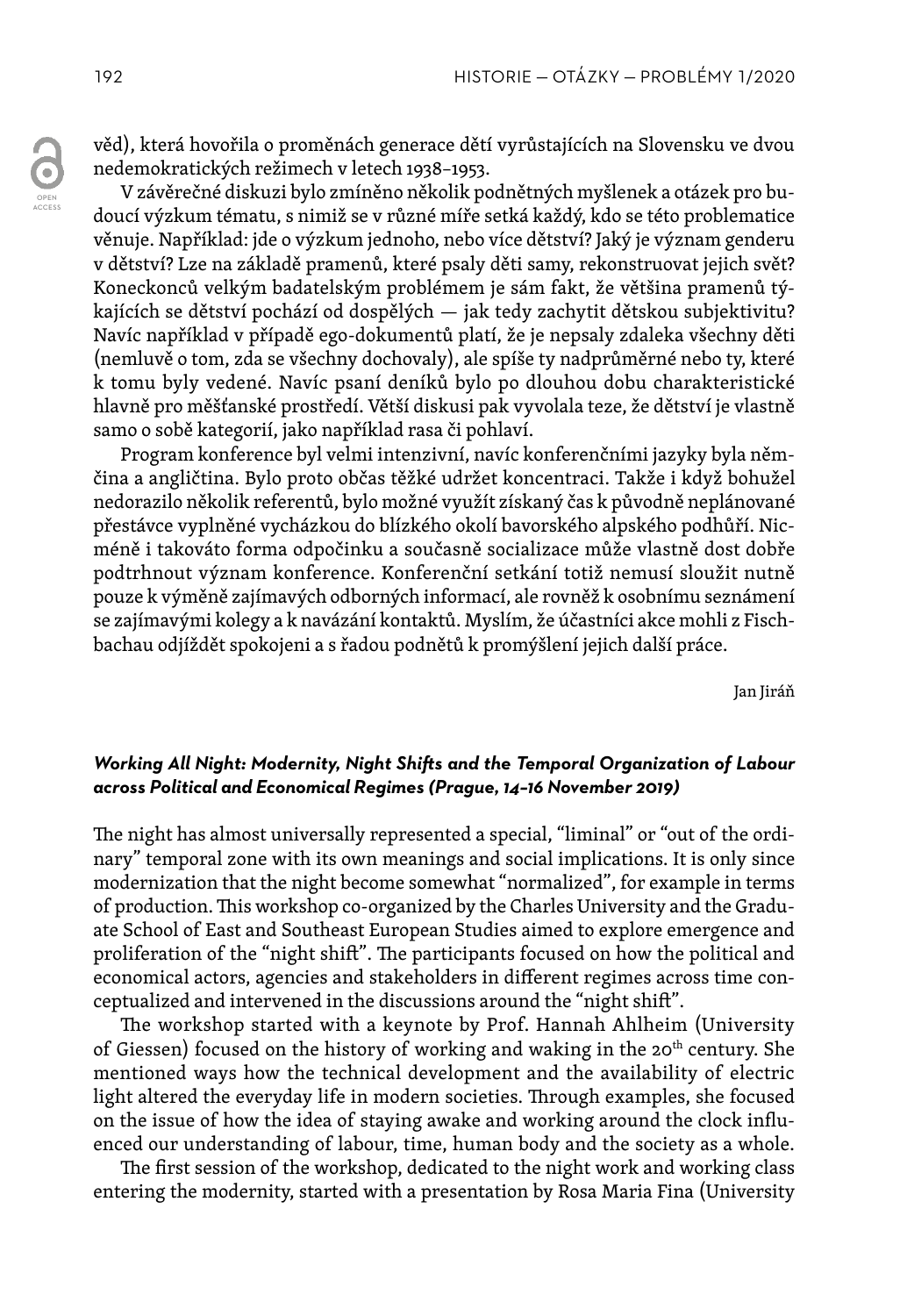OPEN

ACCESS

of Lisbon). Her paper focused on the first factory night-shifters in Lisbon (1890–1915). Fina introduced her research on how the urban society responded to these new workers and how the workers themselves managed to maintain their bare minimum of life conditions.

Second presentation in this session by Arun Kumar (University of Nottingham) was dealing with the nights of Bombay workers in the textile industry (1870–1920), with focus on night schools and the night life of the workers. He argued that night was the time that allowed the male workers to unfold their emancipatory dreams about the social promotion. On the other hand, the situation of female workers was different because of their double labour as a wife or a mother at home and as a factory worker.

Last presentation in this session by Jakub Rákosník (Charles University) was dealing with the issue of night labour and overtime employment in the interwar Czechoslovakia (1918–1938). His paper was considering different reactions at the prohibition of the overtime employment in 1918 by the Act of the Eight-hour work. He analyzed the different reactions of male and female workers, as of the employers. He also addressed the question of the attitudes towards the night shift as a tool to explore what society considered normal, and what (gender) stereotypes it shared.

The second session of the workshop was dedicated to the experts' view on the night shifts. It started with a presentation of Malte Müller (Institut für Zeitgeschichte München). He focused on the issue of the continuous-shift workers in societal and sociological debates of West Germany in the 1960s–1980s, and especially on the double stress that these workers faced. He concluded with the statement that even though the living conditions of the shift workers were addressed and discussed, just a little has actually changed and despite the fact these workers knew about the impacts of the night work on their individual health, their social lives and their families, they still opted for the continuous shift system, as they were dependent on the increased income the shift system provided.

Second paper in this session by Vítězslav Sommer (Charles University), was focused on management, expertise and female labour in Czechoslovakia in the 1960s–1980s. He presented his research on Czechoslovak management studies and research on industrial labour in the reformist 1960s and during the "consolidation regime" after 1968. He showed how female labour was a blind spot in the concept of reform of the "socialist entrepreneurship", focused only on men. In the second part of the paper, he showed that even though the Communist Party elites announced the plan of "homogeneous" society, female workers in Czechoslovak industry usually received lower wages and worked as unskilled labour force.

Representation in the culture was a topic covered in the third session. Antoine Paris (Paris-Sorbonne / Université de Montréal) approached the topic from a metaphorical perspective through the Paul's First Epistle to the Thessalonians. According to him, this biblical metaphor describes a world where working at night is not abnormal, however it remains impossible or difficult without the appropriate technical infrastructure. Paris concluded with a provocative question if this biblical text prepared the ground — on the anthropological level — for the homogenization of time by capitalism.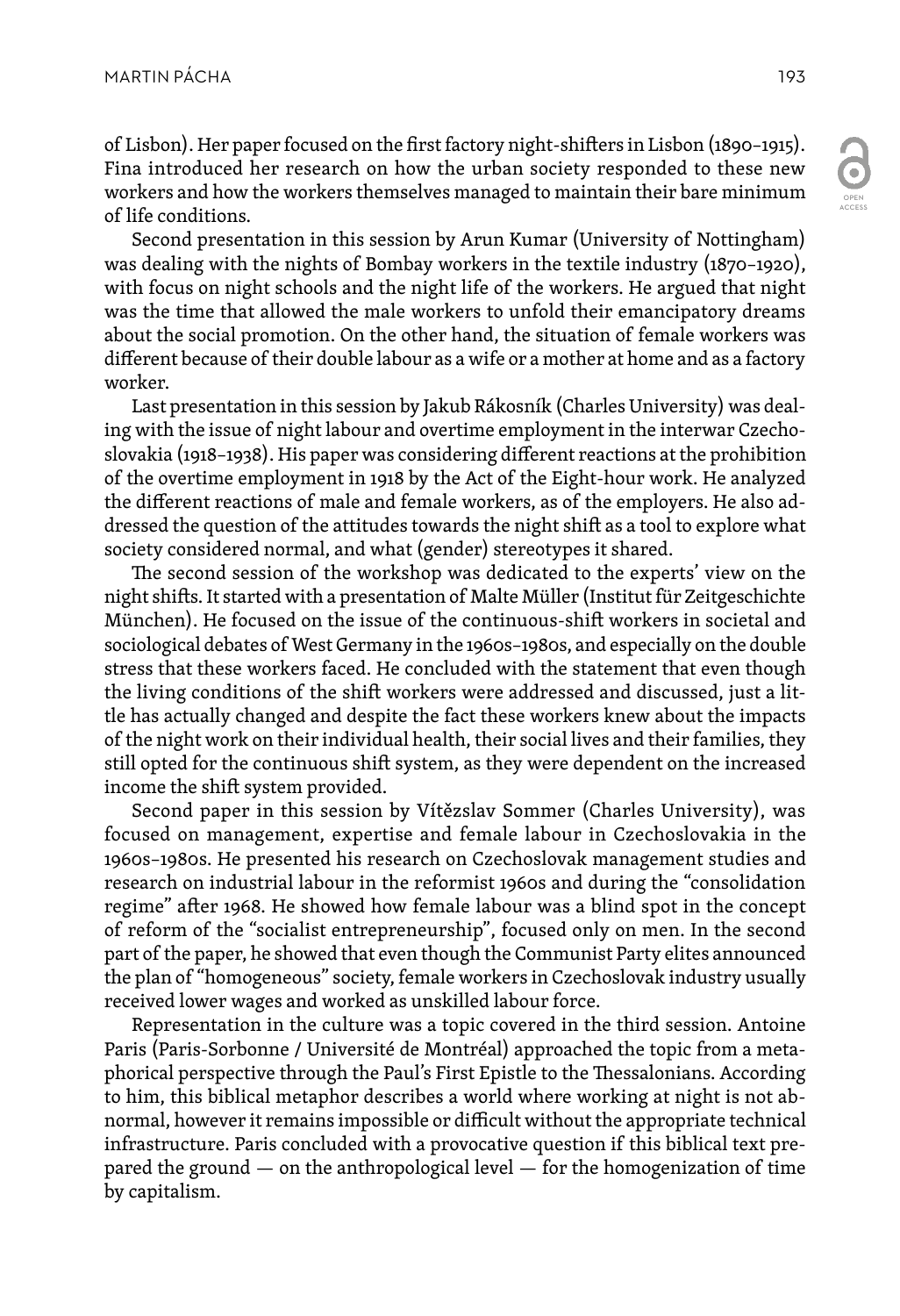ACCESS

Second presentation by Anja K. Peters (Neubrandenburg) focused on the perception of night nurses in popular fiction, and specifically in the comics of the 20<sup>th</sup> century. She showed how night nurses are showed as a mixture of a genie in a bottle and the object of desire. On the one hand, nurses are showed as autonomous, skillful, omnipresent and omnipotent beings while at the same time sexually available, subservient and obedient object of desire. She concluded that the context of the night reinforces the gender-based stereotype of nurses as sexual objects and at the same time as providers of love and protection.

Third presentation of this session was given by Lucie Dušková (Charles University). Applying the method of contextual analysis of the mass production movies, she showed how the night shifts gained symbolical attributes in the socialist public space. She focused especially on the period of the establishment of the first fiveyear economic plan and afterwards until the institutionalization of the extra-pay for the night shift (1949–1961). In her paper, she explored the images of the night shift that the Communist cinema, the main mass media of the time, communicated to the public. She showed how these images suggested to the public the arguments for entering the night shifts. She concluded with the notion that despite the fact that most of the workers were initially enthusiastic about the work mobilization, especially from 1950 onward their poor conditions led to many protests. After 1953, the transcendental image of the night shifts disappeared from the mass culture.

The common topic of the last session was the precarity and the 24-hour economy. In the first paper, Bridget Kenny (University of the Witwatersrand) presented her research concerning with the late working time in Johannesburg (1907–1970), focusing on shop hours and female retail workers. She showed how the question of the opening working hours and the issue of the social and family life functioned as a terrain of struggle. This sector obtained a regularization of the shift work long after other sectors of economy. Despite the regulations, female workers in retailing continued to have evening hours threatened and extended in ways which raise questions about ideologies of race and work across settler colonial economies.

The second paper by Hanna Lena Reich (Bayreuth International Graduate School), summarized by Julius-Cezar MacQuarie, addressed a question whether the city of Nairobi can be considered as the centre of the sub-Saharan 24-hour urban economy. Her research is concerned with current trends of transforming Nairobi into one of the first African 24-hour city economies. Through the method of interviews and field work, the paper showed who are the late workers — not only the class nightshift workers but also people who, for example, participate in illegal trash dumping, etc. —, why they chose to engage in night work and what consequences their jobs have on their health and private life.

The topic of the third paper by Asya Karaseva (European University at St. Petersburg) and Maria Momzikova (University of Tartu — European University at St. Petersburg), presented by Karaseva, addressed the issue of the implications that have the central Moscovite time on the workers, and more generally on the inhabitants of the Far-Eastern Russian cities. They illustrated their research by interviews with the inhabitants of two Far-Eastern cities Magadan and Vladivostok. They concentrated on the strategies and tactics of people dealing with the time-centralization